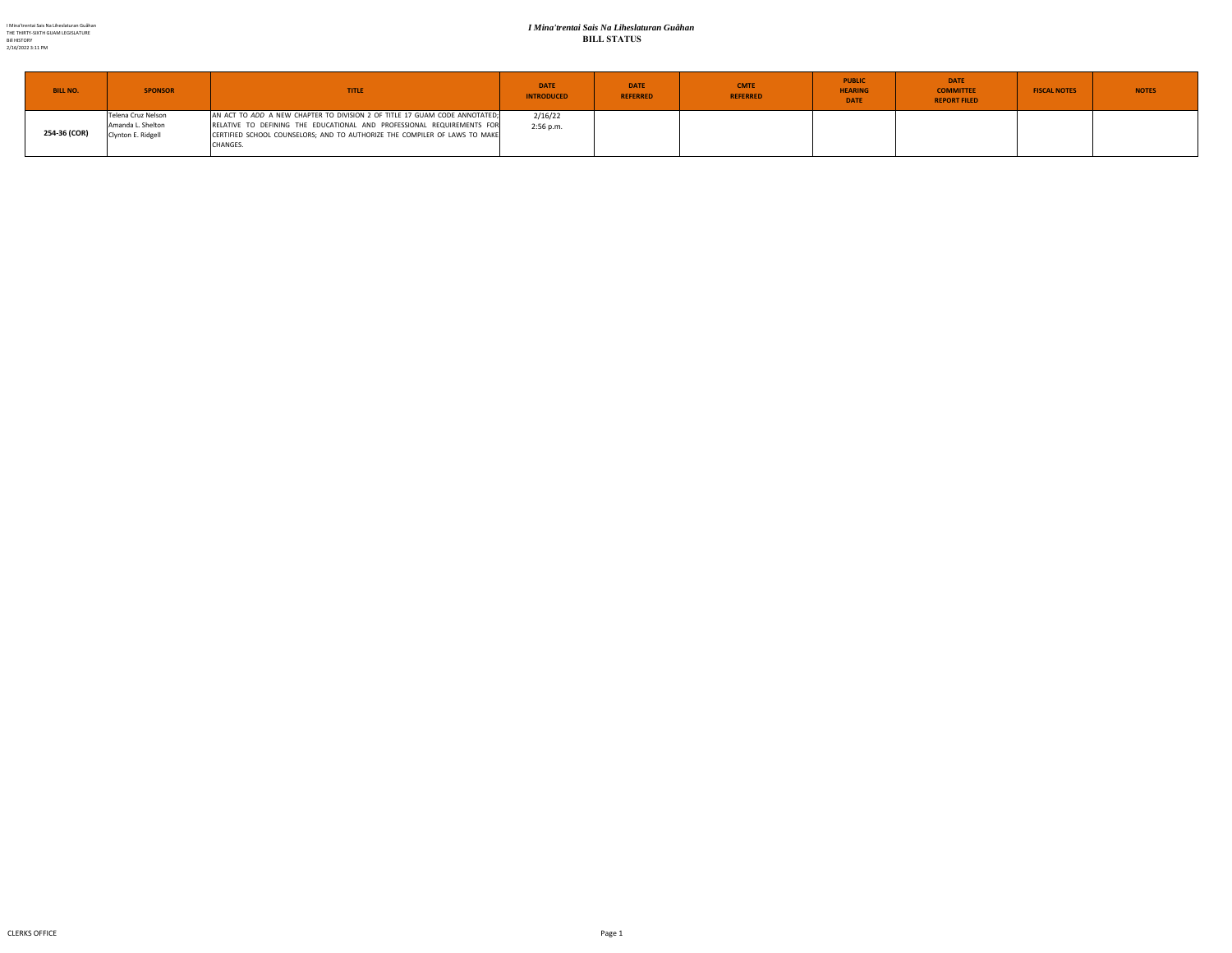# *I MINA′TRENTAI SAIS NA LIHESLATURAN GUÅHAN* **2022 (SECOND) Regular Session**

# **Bill No. 254-36 (COR)**

Introduced by: Telena C. Nelson Amanda L. Shelton | Clynton E. Ridgell

### **AN ACT TO** *ADD* **A NEW CHAPTER TO DIVISION 2 OF TITLE 17 GUAM CODE ANNOTATED; RELATIVE TO DEFINING THE EDUCATIONAL AND PROFESSIONAL REQUIREMENTS FOR CERTIFIED SCHOOL COUNSELORS; AND TO AUTHORIZE THE COMPILER OF LAWS TO MAKE CHANGES.**

# 1 **BE IT ENACTED BY THE PEOPLE OF GUAM:** 2 **Section 1.** A new Chapter is *added* to Division 2, Title 17 Guam Code 3 Annotated to read as follows: 4 **"Certified School Counselor** 5 **Definitions.** In this article: 6 (a) *Certified school counselor* shall mean the person certified in Guam to 7 practice as a school counselor and implement a comprehensive school counseling 8 program as defined in these rules and regulations. 9 (b) *Comprehensive school counseling programs* shall mean the integrated 10 system of appropriate school counseling activities and services that are 11 systematically provided to all students, which include a developmental and 12 evidence-based curriculum, such as assessment, information, consultation, 13 counseling, referral, placement, follow-up, and follow-through, focused on the 14 mindset and behaviors students need for post-secondary readiness and success.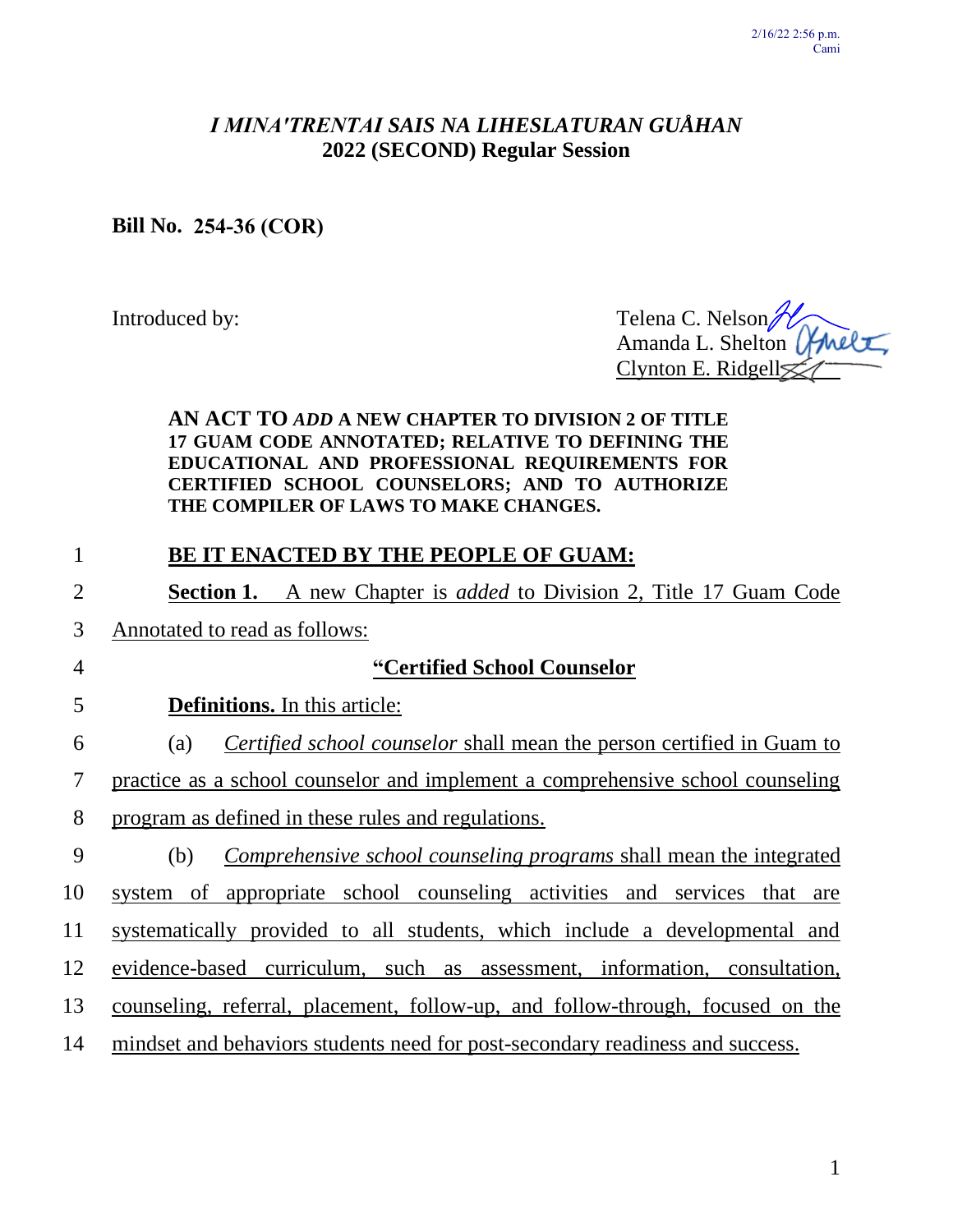(c) *Data-informed* shall mean the use of data to make decisions to improve student outcomes, such as academic achievement, attendance, and behavior.

 (d) *Developmentally appropriate activities and services* shall encompass the three domains: academic, career, and social/emotional. They are developmental and conducted on a regular, planned, and systemic basis to assist students to achieve mindsets and behaviors. Developmentally appropriate programs provide all students with experiences, knowledge, and skills that will help them grow and develop.

 (e) *Elementary school counselors* shall mean the educators uniquely trained in child development, learning strategies, self-management and social skills, who understand and promote success for today's diverse students. They implement a school counseling program to support students through this important developmental period. The program provides education, prevention and intervention activities, which are integrated into all aspects of children's lives. The program teaches knowledge, attitudes and skills students need to acquire in academic, career and social/emotional development, which serve as the foundation for future success. (f) *Middle school counselors* shall mean the educators uniquely trained in child and adolescent development, learning strategies, self-management and social skills. They implement a school counseling program to support students through this important developmental period. The school counseling program provides education, prevention and intervention activities, which are integrated into all

 aspects of students' lives. The program teaches students the knowledge, attitudes and skills necessary for academic, career and social/emotional development, which serve as the foundation for future success.

 (g) *High school counselors* shall mean the educators uniquely trained in child and adolescent development, learning strategies, self-management and social skills who understand and promote success for today's diverse students. They implement a school counseling program to support students through this important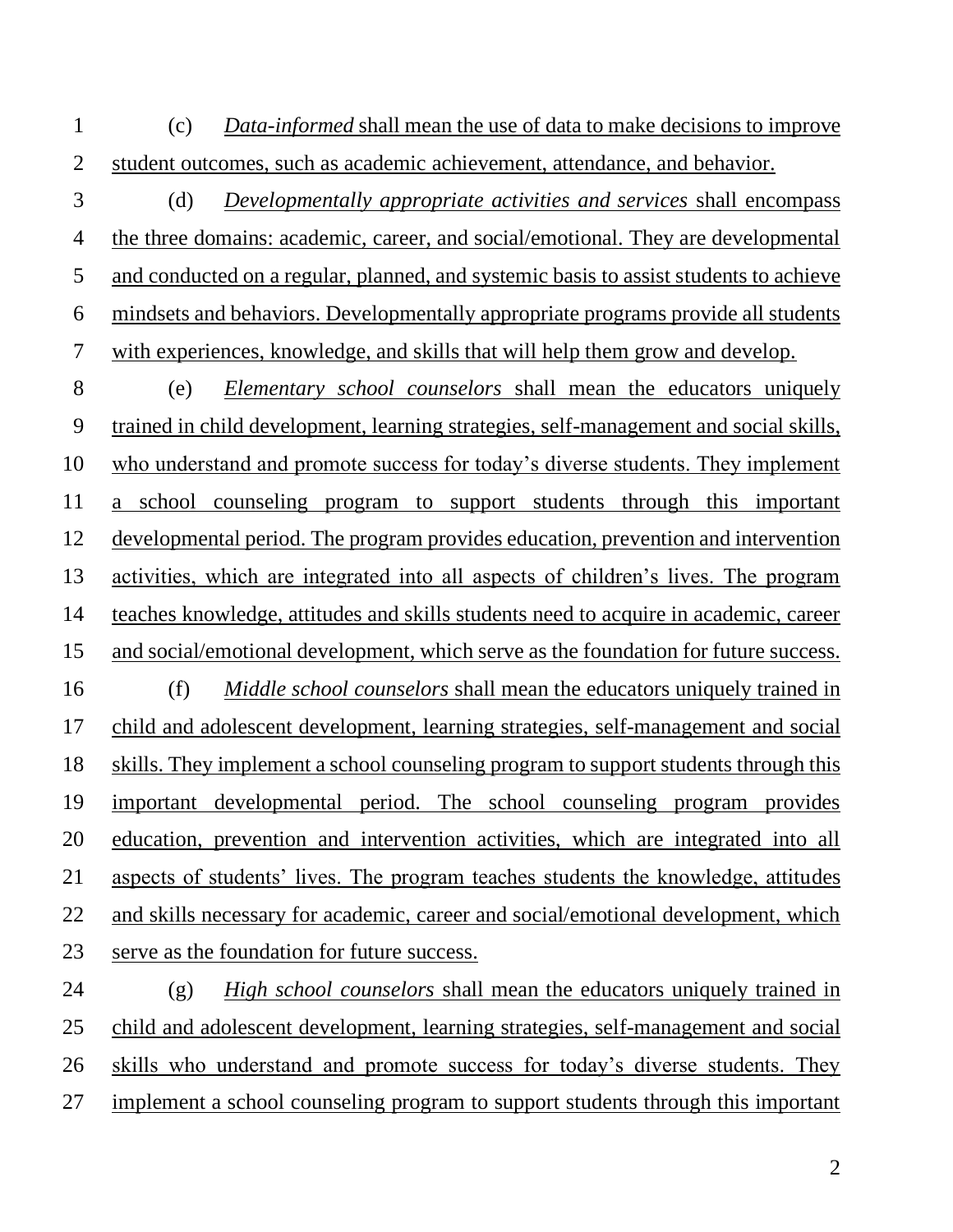developmental period. The program provides education, prevention, and intervention activities, which are integrated into all aspects of students' lives. The program teaches knowledge, attitudes and skills students need to acquire in academic, career and social/emotional development, which serve as the foundation for future success. The work of high school counselors aligns with the school's mission to support all students' academic achievement as they prepare for the ever-changing world.

 (h) *Results-based programs* shall mean the programs designed to ensure that all students acquire the competencies to become successful in school and to make a successful transition from school to higher education, to employment, or to a combination of higher education and employment.

 (i) *School Counselor Performance Appraisal* shall mean the annual review of school counselor performance that evaluates personal and professional performance and contributions to the design, implementation, and assessment of a school counseling program; may be used for professional growth recommendations and indicates summative evaluation of school counselor effectiveness.

 (j) *Delivery of Services* means working directly with students, faculty, administrators, parents, school staff, and the community to achieve an integrated approach to the student's educational success and an effective transition to postsecondary education and training or a career. School counselors shall not be assigned or required to perform inappropriate duties, as defined by this chapter, by the school administrator.

 (k) *Short-term counseling* shall mean that individual counseling sessions are brief and solution-focused. The number and length of counseling sessions may vary and shall be based on the social-emotional, academic and career needs of the student and the counselor's professional opinion and recommendation of necessary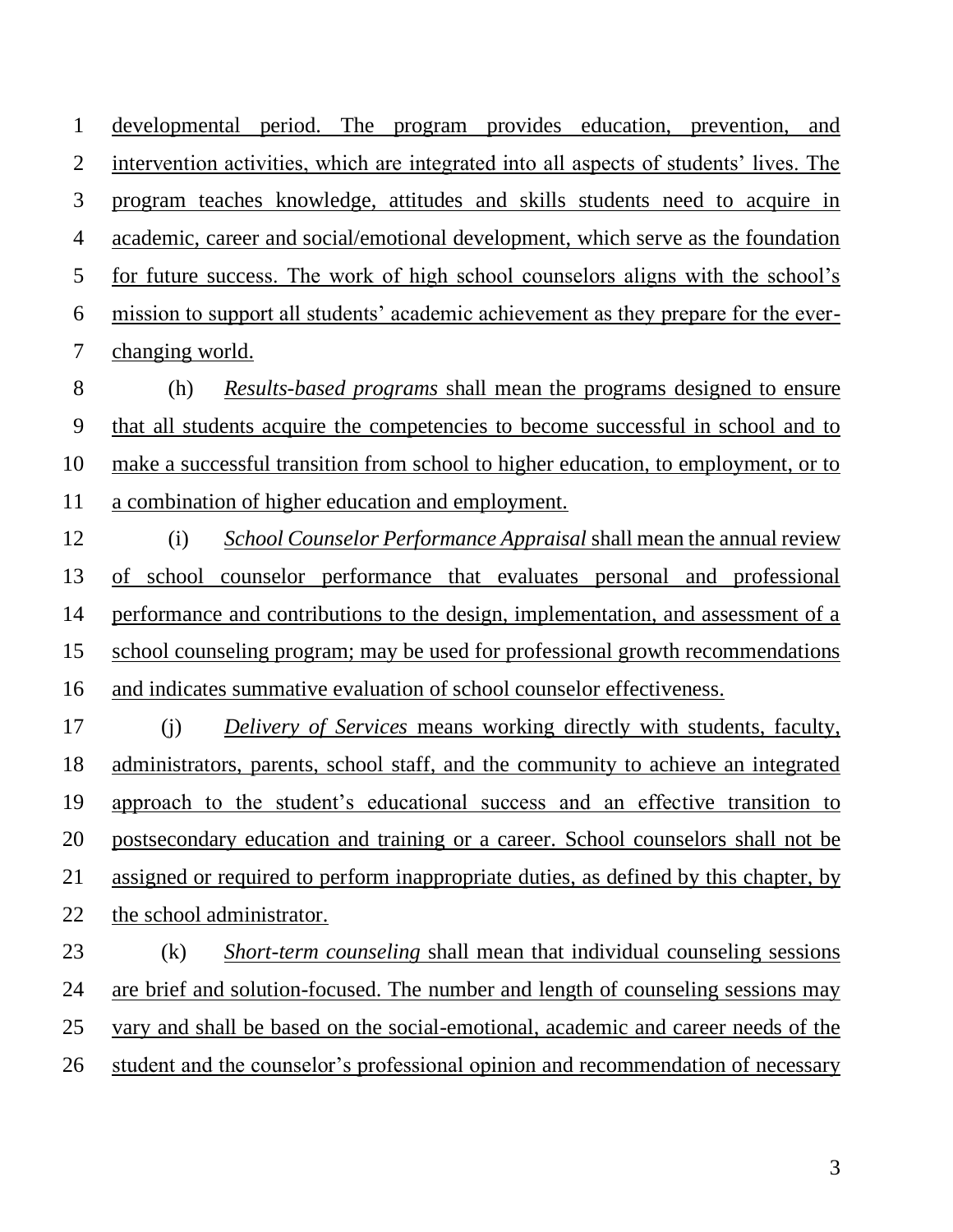services to meet the student needs. The number of sessions may be between 3-5 sessions lasting no more than 30 minutes in length.

## **Section 2. Qualifications for Certification of School Counselors**

 (a) School Counselor Qualifications. School counselors are required to hold a masters or doctorate degree, complete extensive hours of postgraduate supervision, and pursue continuing education, making them uniquely qualified to address all students' academic, career, and social/emotional development needs through the implementation of a comprehensive school counseling program that promotes and enhances student success. Students who prepare to specialize as school counselors will demonstrate the professional knowledge and skills necessary to promote the academic, career, and social/emotional development of all students through data informed school counseling programs. Counselor education programs with a specialty area in school counseling address the numbered standards listed below and are covered in the curriculum: (1) Foundations: (A) History and development of school counseling (B) Models of school counseling programs (C) Models of K-12 comprehensive career development (D) Models of school-based collaboration and consultation (E) Assessment specific to K-12 education (2) Contextual Dimensions: (A) School counselor roles as leaders, advocates, and systemic change agents in K-12 schools (B) School counselor roles in consultation with families, K-12 and post-secondary school personnel, and community agencies (C) School counselor roles in school leadership and multidisciplinary teams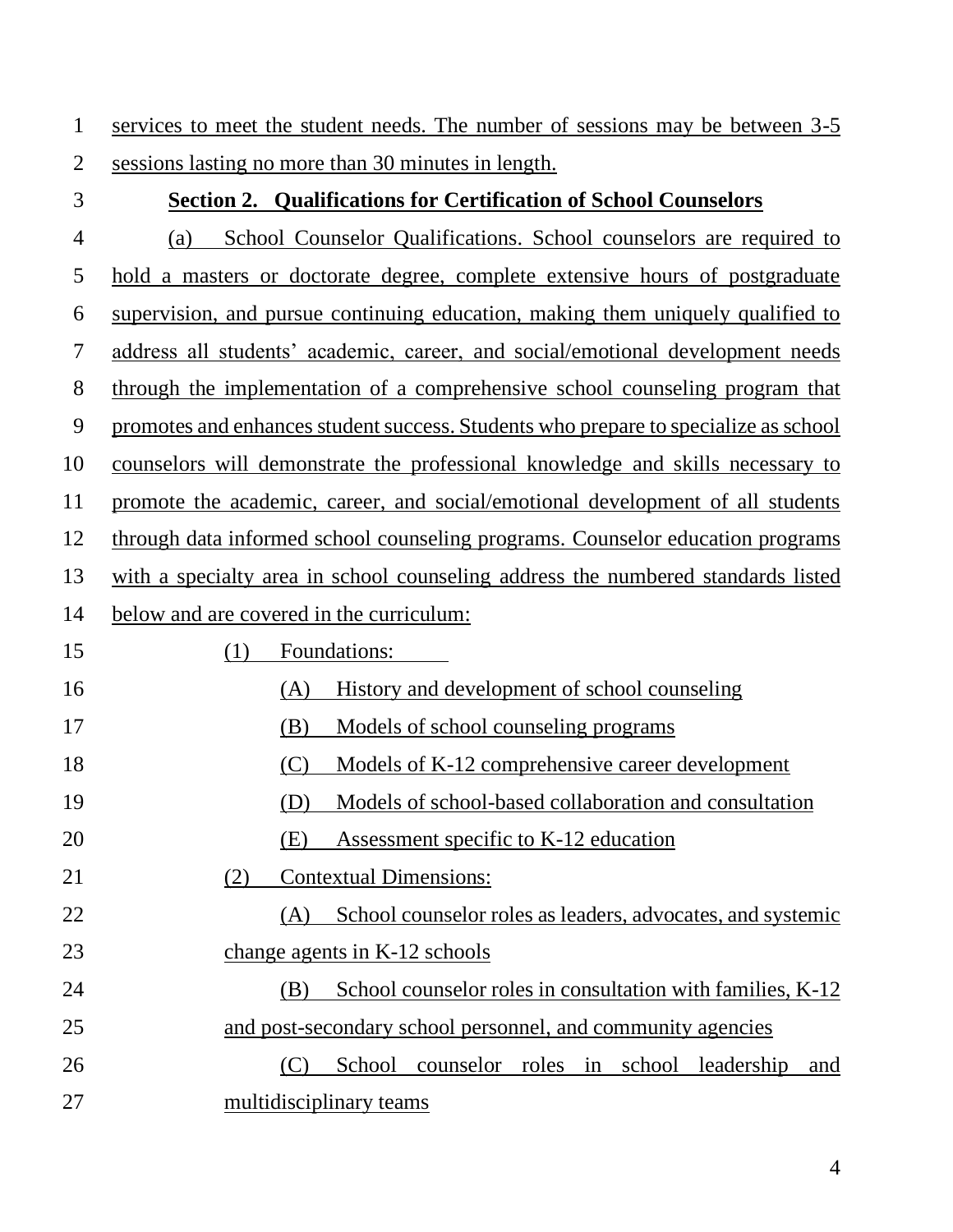| $\mathbf{1}$   | School counselor roles and responsibilities in relation to<br>(D)      |
|----------------|------------------------------------------------------------------------|
| $\overline{2}$ | the school emergency management plans, crises, disasters, and trauma   |
| 3              | (E)<br>Competencies to advocate for school counseling roles            |
| 4              | Characteristics, risk factors, and warning signs of students<br>(F)    |
| 5              | at risk for mental health and behavioral disorders                     |
| 6              | Signs and symptoms of substance abuse in children and<br>(G)           |
| 7              | adolescents as well as the signs and symptoms of living in a home      |
| 8              | where substance use occurs                                             |
| 9              | Qualities and styles of effective leadership in schools<br>(H)         |
| 10             | (I)<br>Community resources and referral sources                        |
| 11             | $\mathrm{J}$<br>Professional organizations, preparation standards, and |
| 12             | credentials relevant to the practice of school counseling              |
| 13             | (K)<br>Legislation and government policy relevant to school            |
| 14             | counseling                                                             |
| 15             | and ethical considerations specific to school<br>(L)<br>Legal          |
| 16             | counseling                                                             |
| 17             | (3)<br>Practice:                                                       |
| 18             | Development of school counseling program<br>(A)<br>mission             |
| 19             | statements and objectives                                              |
| 20             | Design and evaluation of school counseling programs<br>(B)             |
| 21             | Core curriculum design, lesson plan development,<br>(C)                |
| 22             | classroom management strategies, and differentiated instructional      |
| 23             | strategies                                                             |
| 24             | Interventions to promote academic development<br>(D)                   |
| 25             | Use of developmentally appropriate career counseling<br>(E)            |
|                |                                                                        |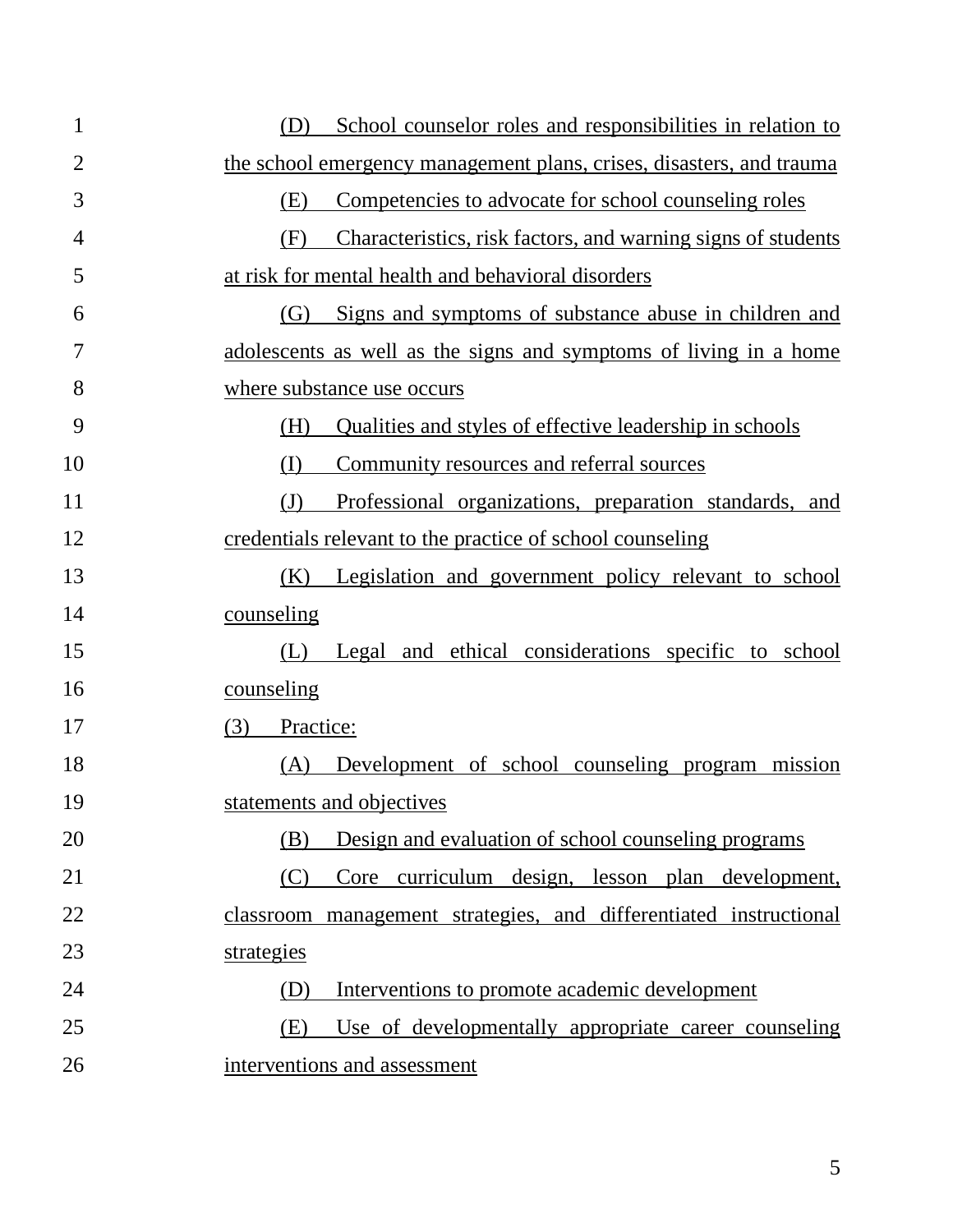| $\mathbf{1}$   | Techniques of social/emotional counseling in school<br>(F)                              |
|----------------|-----------------------------------------------------------------------------------------|
| $\overline{2}$ | settings                                                                                |
| 3              | to facilitate school<br><b>Strategies</b><br>and postsecondary<br>(G)                   |
| $\overline{4}$ | transitions                                                                             |
| 5              | Skills to critically examine the connections between<br>(H)                             |
| 6              | social, familial, emotional and behavior problems, and academic                         |
| 7              | achievement                                                                             |
| 8              | Approaches to increase promotion and graduation rates<br>(I)                            |
| 9              | $\mathrm{J}$<br>Interventions to promote college and career readiness                   |
| 10             | Strategies to promote equity in student achievement and<br>(K)                          |
| 11             | college access                                                                          |
| 12             | Techniques to foster collaboration and teamwork within<br>(L)                           |
| 13             | schools                                                                                 |
| 14             | Strategies for implementing and coordinating peer<br>(M)                                |
| 15             | intervention programs                                                                   |
| 16             | Use of accountability data to inform decision making<br>(N)                             |
| 17             | Use of data to advocate for programs and students<br>(O)                                |
| 18             | Notwithstanding any other provisions of the law, rule, or regulation to<br>(b)          |
| 19             | the contrary, for the purposes of this chapter, the provisions of Chapter 8 of Title 5A |
| 20             | Guam Administrative Rules and Regulations shall only apply for school counselor         |
| 21             | certification pursuant to § 8112 Certificates for School Counselors.                    |
| 22             | <b>Section 3. Exceptions to Certification.</b> No person may practice as a school       |
| 23             | counselor in Guam who is not certified as a school counselor by the Guam                |
| 24             | Commission for Educator Certification, or GCEC.                                         |
| 25             | <b>Section 4. Scope of Practice.</b>                                                    |
| 26             | Guam certified school counselors shall provide a student-centered, data<br>(a)          |
| 27             | informed, and outcome-oriented program that is integrated into curricula and that       |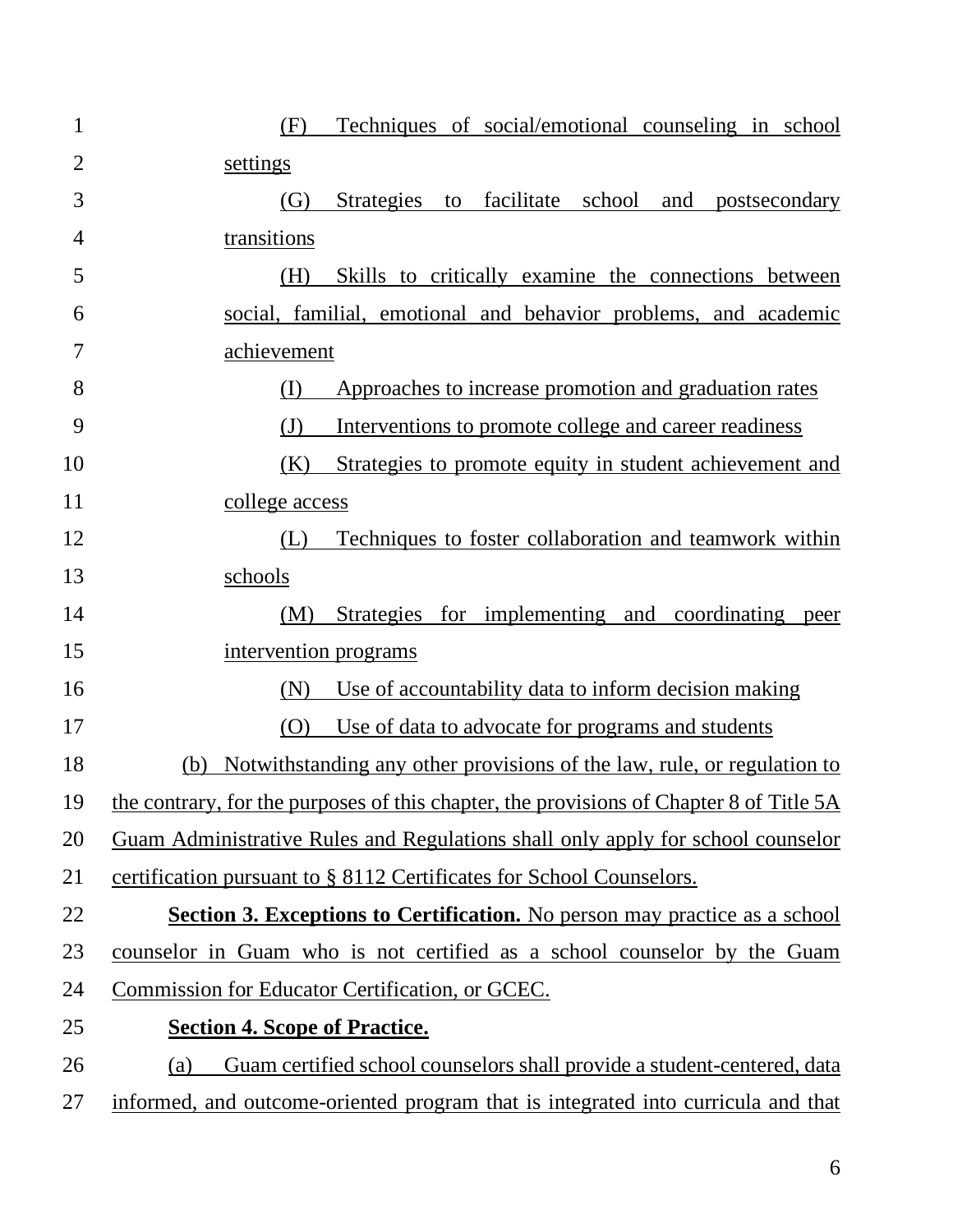education and training or a career. Guam certified school counselors to collaborate with administrators on program priorities, implementation strategies and the school counseling program organization. (b) School counselors design school counseling programs based on standards that define the profession. These standards help school counselors develop, implement, and assess their school counseling program to improve student outcomes. (c) To be delivered effectively, school counseling programs are efficiently and effectively managed. School counselors use program focus and planning tools to guide the design and implementation of a school counseling program that gets results. (d) School counselors deliver developmentally appropriate activities and services directly to students or indirectly for students because of the school counselor's interaction with others. These activities and services help students develop the mindsets and behaviors for student success and improve their achievement, attendance, and discipline. (e) Through the school counseling program, school counselors ensure equitable academic, career, and social/emotional development opportunities for all students. (f) To achieve the best results for students, school counselors regularly assess their program to determine its effectiveness in helping all students succeed, inform improvements to their school counseling program design and delivery, and show how students are different because of their school counseling program. School counselors also self-assess their own mindsets and behaviors to inform their professional development and annually participate in a school counselor performance appraisal with a qualified administrator.

prepares public school students in kindergarten through grade 12 for postsecondary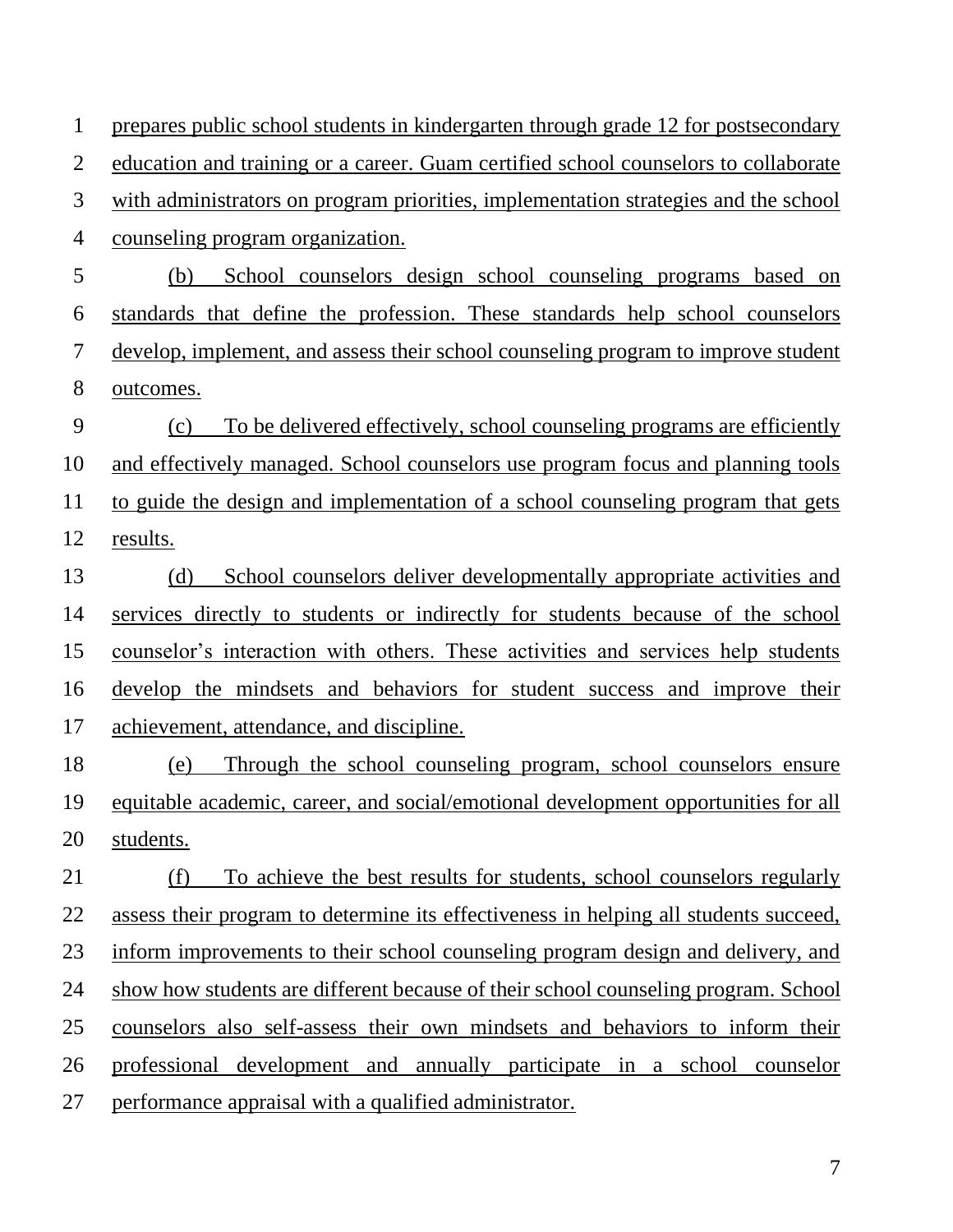(g) The caseload shall be a ratio of 250 students-to-1 school counselor.

 (h) Certified School Counselors are qualified to provide services to K-12 students. A minimum of 80% of a school counselor's time shall be spent in direct and indirect student services, and no more than 20% of a school counselor's time shall be spent in program planning and school support duties and activities. Direct services with students are in-person interactions between school counselors and students and include instruction, appraisal and advisement, and counseling. Indirect services are provided on behalf of students as a result of the school counselors' interactions with others including consultation, collaboration, and referrals.

 (i) As the school counselor administers a comprehensive school counseling program (CSCP) that addresses all students, they shall not conduct long- term therapeutic counseling services. School counselors conduct short-term, solution-focused counseling sessions. The number and length of the counseling sessions may vary and is based on the academic, career, and social-emotional need(s) of the student. The number of sessions may be up to, or within, 3-5 sessions lasting no more than 30-minutes in length. The number of counseling sessions is also based on the school counselor's professional opinion and recommendation. When necessary, the school counselor will consult with other professionals while maintaining the confidentiality and privacy rights of the student. Based on the nature and need of the student and based on the professional recommendation and advisement of the school counselor, the number of counseling sessions may lead to a referral to outside or off-campus services (e.g., referral to a medical doctor, psychologist, psychiatrist, mental health counselor, licensed professional counselor, or licensed therapeutic counselor), as the nature and need of the student may warrant a medical or mental health diagnosis. School counselors do not conduct long-term therapeutic counseling services, nor do they conduct mental health assessments that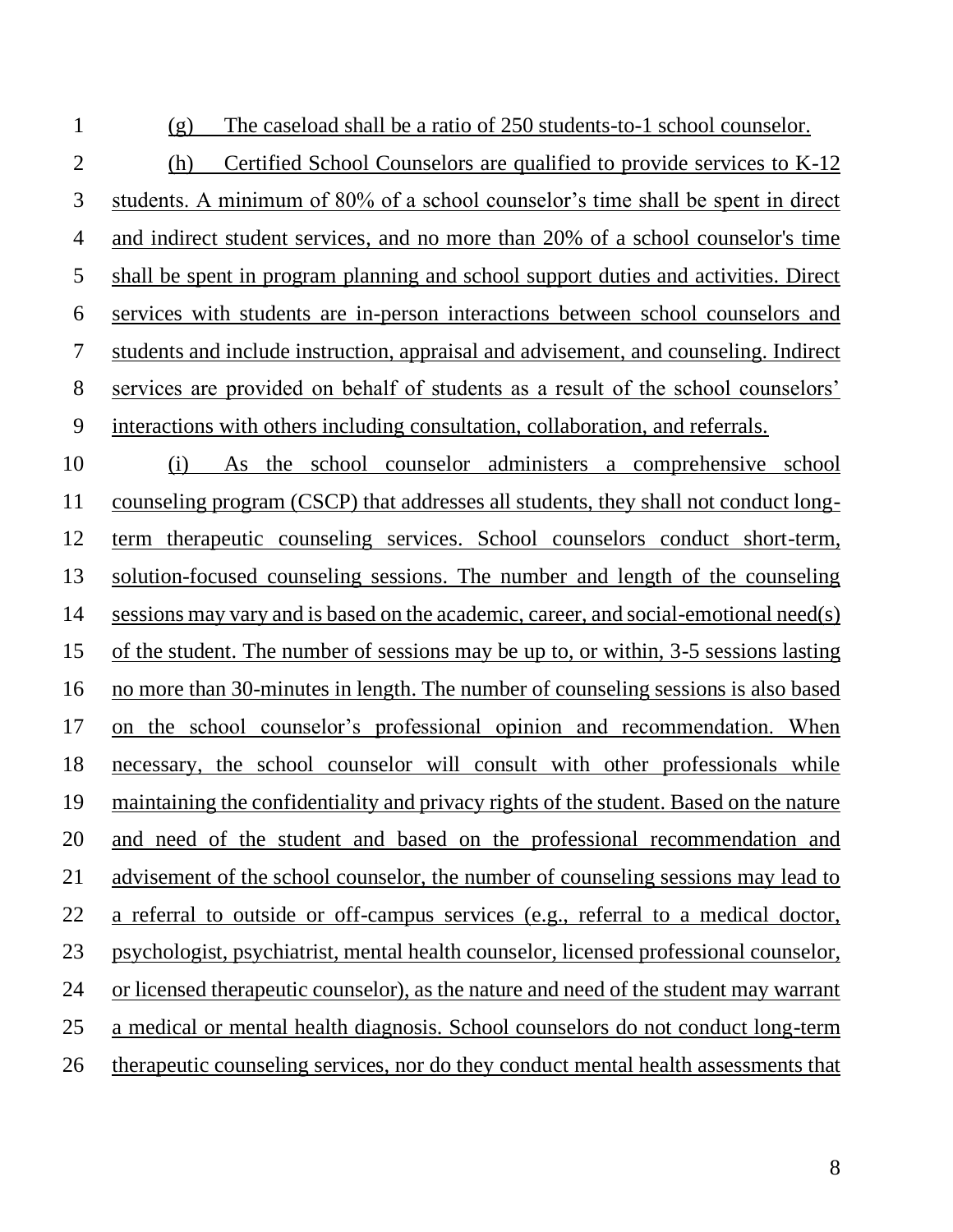may lead to a diagnosis and shall instead refer students out to other professions within or outside the school community or school system.

 (1) Elementary School Counselor Services. Elementary school counselors are educators uniquely trained in child development, learning strategies, self-management, and social skills, who understand and promote success for today's diverse students. They implement a school counseling program to support students through this important developmental period. The school counseling program provides education, prevention, and intervention activities, which are integrated into all aspects of students' lives. The program teaches students the knowledge, attitudes, and skills students need to acquire an academic, career, and social/emotional development, which serves as the foundation for future success. The end result of this work is reflected in improvement in academic, attendance and discipline outcomes related to academic development, college and career readiness and social/emotional development. The delivery of this program includes:

(A) Direct student services including:

 (i) *Instruction* – teaching the school counseling curriculum to students focused through the lens of selected student standards.

 (ii) *Appraisal and advisement* – assessing student abilities, interests and achievement to help them make decisions about their future.

 (iii) *Counseling* – providing professional assistance and support to a student or small group of students during times of transition, heightened stress, critical change or other situations impeding student success. School counselors do not provide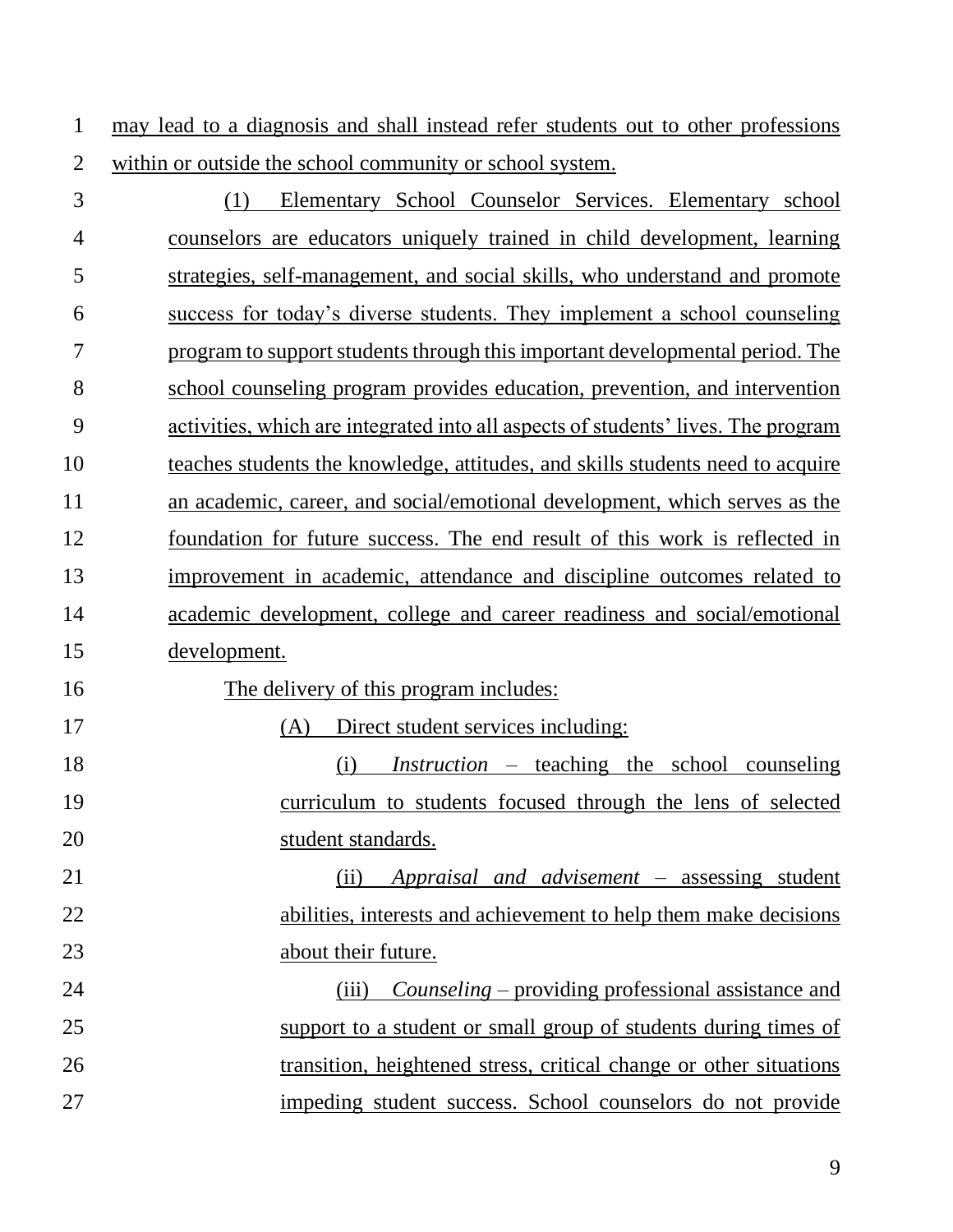| $\mathbf{1}$   | therapy or long-term counseling in schools. However, school                        |
|----------------|------------------------------------------------------------------------------------|
| $\overline{2}$ | counselors are prepared to recognize and respond to student                        |
| 3              | mental health needs and assist students and families seeking                       |
| $\overline{4}$ | resources.                                                                         |
| 5              | (B)<br>Indirect student services including:                                        |
| 6              | $Consulation - share strategies supporting student$<br>(i)                         |
| 7              | achievement with parents, teachers, other educators and                            |
| 8              | community organizations                                                            |
| 9              | <i>Collaboration</i> – work with other educators, parents<br>(ii)                  |
| 10             | and the community to support student achievement                                   |
| 11             | (iii)<br><i>Referrals</i> – support for students and families to                   |
| 12             | school or community resources for additional assistance and                        |
| 13             | information                                                                        |
| 14             | Middle School Counselor Services. Middle school counselors<br>(2)                  |
| 15             | are educators uniquely trained in child and adolescent development, learning       |
| 16             | strategies, self-management, and social skills. They implement a school            |
| 17             | <u>counseling program to support students through this important developmental</u> |
| 18             | period. The school counseling program provides education, prevention, and          |
| 19             | intervention activities, which are integrated into all aspects of students' lives. |
| 20             | The program teaches students the knowledge, attitudes, and skills necessary        |
| 21             | for academic, career, and social/emotional development. The end result of this     |
| 22             | work is reflected in improvement in academic, attendance and discipline            |
| 23             | outcomes related to academic development, college and career readiness and         |
| 24             | social/emotional development.                                                      |
| 25             | The delivery of these services include:                                            |
| 26             | Direct student services including:<br>(A)                                          |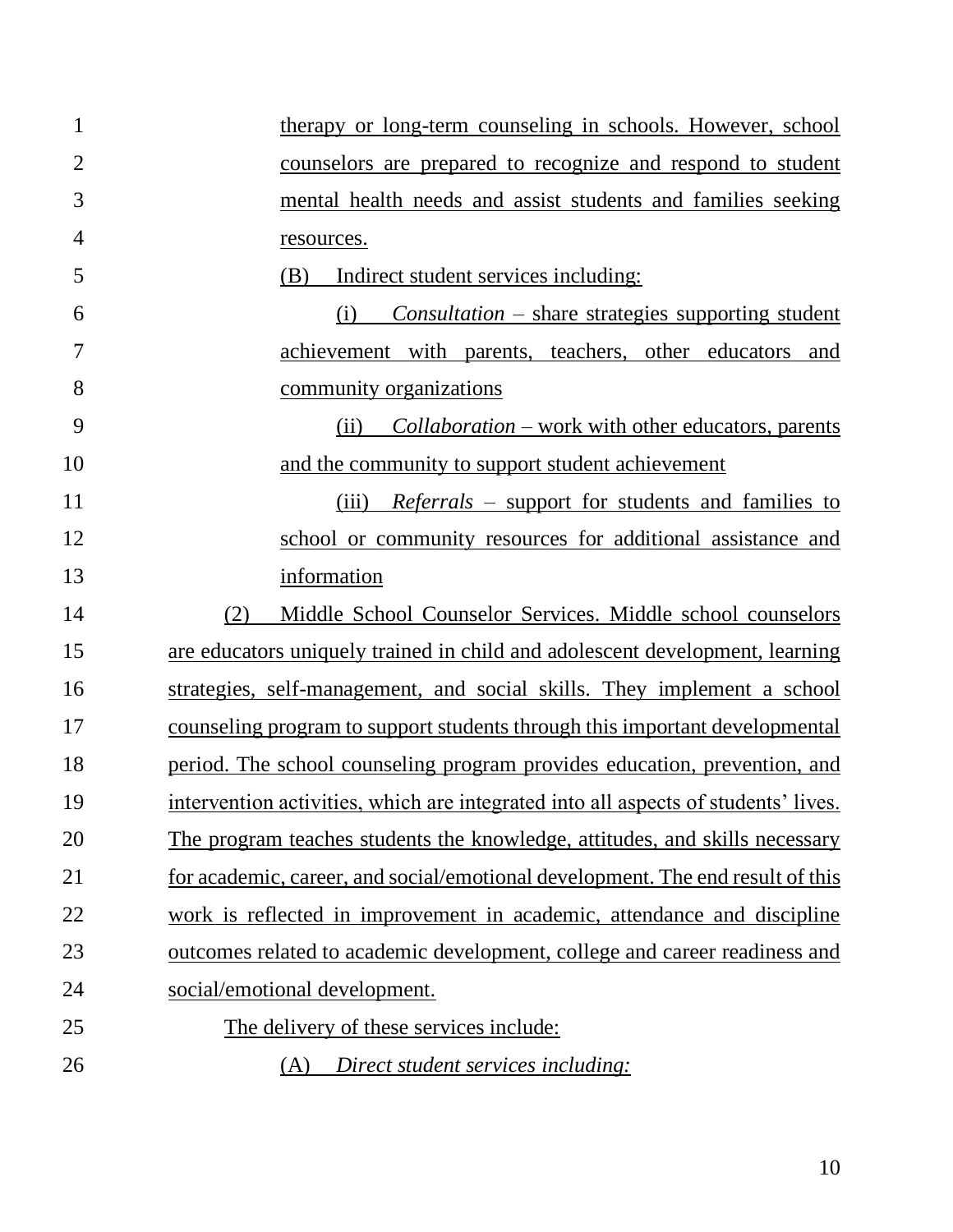| $\mathbf{1}$   | (i) <i>Instruction</i> – teaching the school counseling                  |
|----------------|--------------------------------------------------------------------------|
| $\overline{2}$ | curriculum to students focused through the lens of selected              |
| 3              | student standards.                                                       |
| 4              | Appraisal and advisement – assessing student<br>(ii)                     |
| 5              | abilities, interests, and achievement to help them make decisions        |
| 6              | about their future.                                                      |
| 7              | <i>Counseling – providing professional assistance and</i><br>(iii)       |
| 8              | support provided to a student or small group of students during          |
| 9              | times of transition, heightened stress, critical change, or other        |
| 10             | situations impeding student success. School counselors do not            |
| 11             | provide therapy or long-term counseling in schools; however,             |
| 12             | school counselors are prepared to recognize and respond to               |
| 13             | student mental health needs and to assist students and families          |
| 14             | seeking resources.                                                       |
| 15             | Indirect student services including:<br>(B)                              |
| 16             | $Consulation - share strategies supporting student$<br>(i)               |
| 17             | achievement with parents, teachers, other educators and                  |
| 18             | community organizations.                                                 |
| 19             | (ii) Collaboration – work with other educators, parents                  |
| 20             | and the community to support student achievement                         |
| 21             | <i>Referrals – support for students and families to</i><br>(iii)         |
| 22             | school or community resources for additional assistance and              |
| 23             | information.                                                             |
| 24             | High School Counselors services. High school counselors are<br>(3)       |
| 25             | educators uniquely trained in child and adolescent development, learning |
| 26             | strategies, self-management and social skills who understand and promote |
| 27             | success for today's diverse students. They implement a school counseling |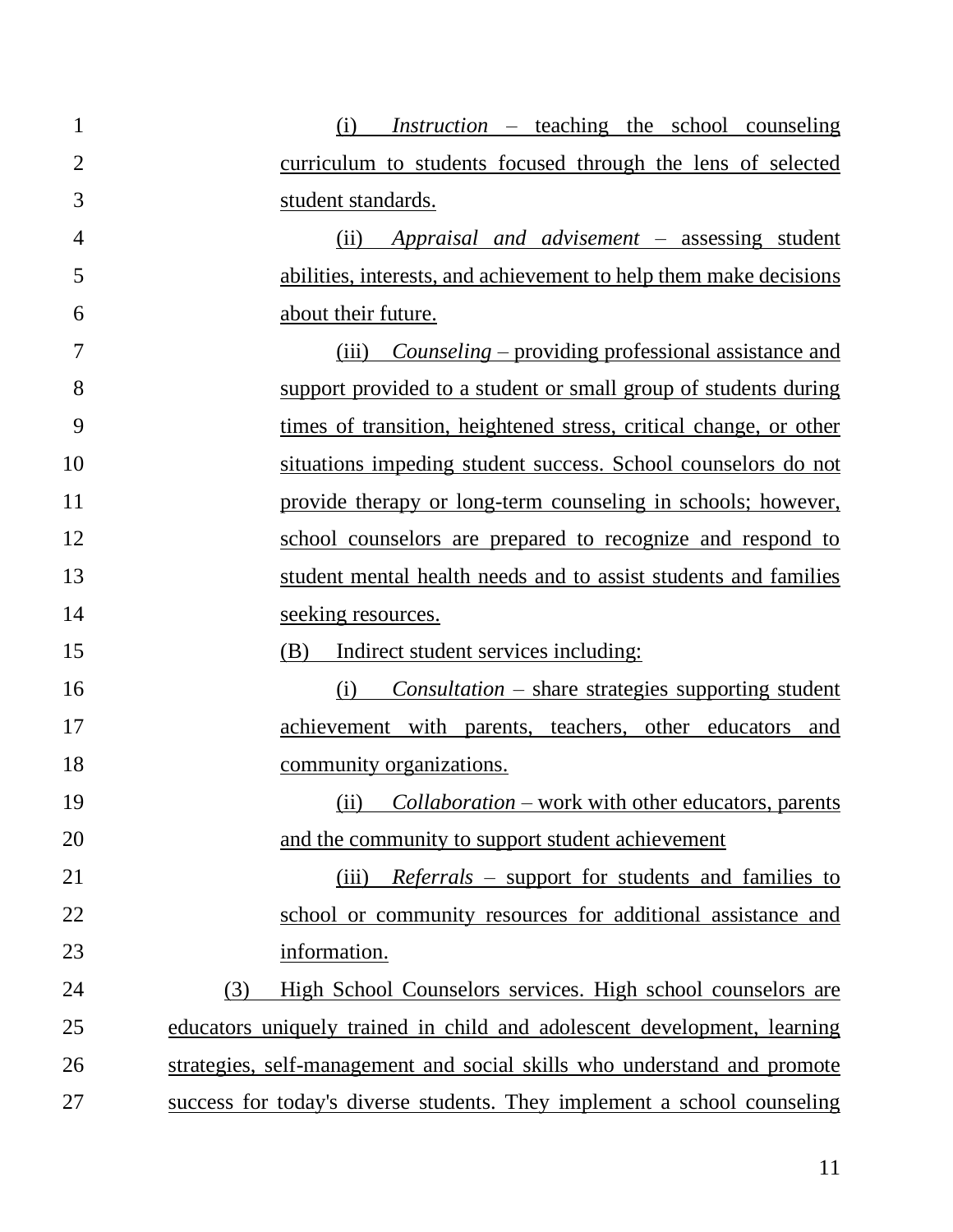| $\mathbf{1}$   | program to support students through this important developmental period. The   |
|----------------|--------------------------------------------------------------------------------|
|                |                                                                                |
| $\overline{2}$ | program provides education, prevention and intervention activities, which are  |
| 3              | integrated into all aspects of students' lives, the program teaches knowledge, |
| $\overline{4}$ | attitudes and skills students need to acquire in academic, career, and         |
| 5              | social/emotional development, which serves as a foundation for future          |
| 6              | success. The end result of this work is reflected in improvement in academic,  |
| 7              | attendance and discipline outcomes related to academic development, college    |
| 8              | and career readiness and social/emotional development.                         |
| 9              | The delivery of these services includes:                                       |
| 10             | Direct student services including:<br>(A)                                      |
| 11             | <i>Instruction</i> – teaching the school counseling<br>(i)                     |
| 12             | curriculum to students focused through the lens of selected                    |
| 13             | student standards.                                                             |
| 14             | Appraisal and advisement – assessing student<br>(ii)                           |
| 15             | abilities, interests and achievement to help them make decisions               |
| 16             | about their future.                                                            |
| 17             | <i>Counseling</i> – providing professional assistance and<br>(iii)             |
| 18             | support to a student or small group of students during times of                |
| 19             | transition, heightened stress, critical change or other situations             |
| 20             | impeding student success. School counselors do not provide                     |
| 21             | therapy or long-term counseling in schools; however, school                    |
| 22             | counselors are prepared to recognize and respond to student                    |
| 23             | mental health needs and to assist students and families seeking                |
| 24             | resources.                                                                     |
| 25             | Indirect student services including:<br>(B)                                    |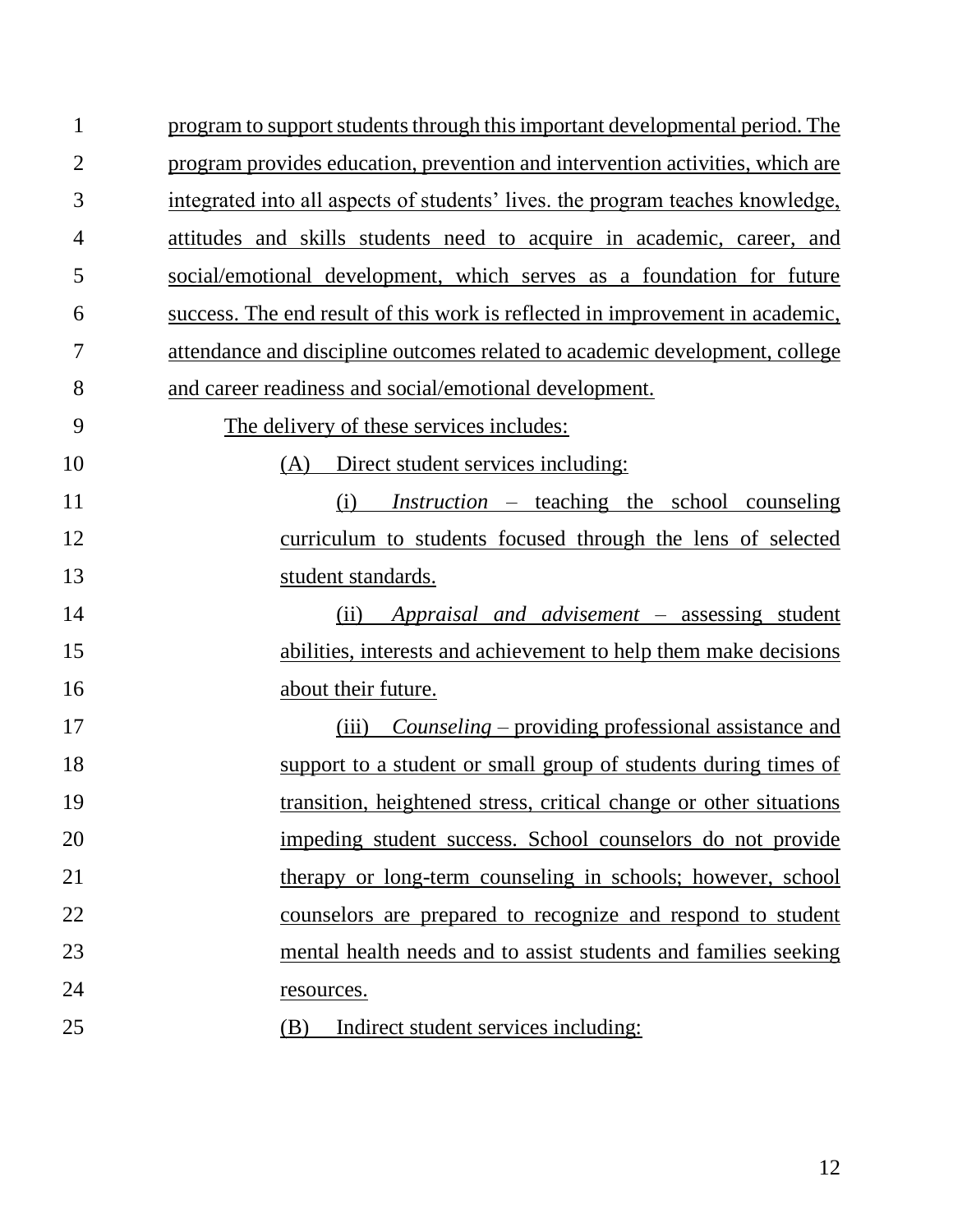| $\mathbf{1}$   | $Consulation - share strategies supporting student$<br>(i)                               |
|----------------|------------------------------------------------------------------------------------------|
| $\overline{2}$ | achievement with parents, teachers, other educators and                                  |
| 3              | community organizations.                                                                 |
| $\overline{4}$ | (ii)<br><i>Collaboration</i> – work with other educators, parents,                       |
| 5              | and the community to support student achievement.                                        |
| 6              | (iii)<br><i>Referrals</i> – support for students and families to                         |
| 7              | school or community resources for additional assistance and                              |
| 8              | information.                                                                             |
| 9              | <b>Section 5. Appropriate and Inappropriate Duties &amp; Activities for School</b>       |
| 10             | <b>Counselors.</b> Guam certified school counselors will collaborate with administrators |
| 11             | on program priorities, implementation strategies, school counseling organization         |
| 12             | such as direct and indirect services.                                                    |
| 13             | Appropriate Duties & Activities for School Counselors. The<br>(a)                        |
| 14             | appropriate duties and activities for school counselors are the delivery of services     |
| 15             | school counselors shall provide to all students to provide a Comprehensive School        |
| 16             | Counseling Program (CSCP). These appropriate duties and activities include:              |
| 17             | (1)<br>Advisement and appraisal for academic planning                                    |
| 18             | (2)<br>Orientation, coordination and academic advising for new                           |
| 19             | students                                                                                 |
| 20             | Interpreting cognitive, aptitude and achievement tests<br>(3)                            |
| 21             | Providing counseling to students who are tardy or absent<br>(4)                          |
| 22             | (5)<br>Providing counseling to students who have disciplinary problems                   |
| 23             | Providing short-term individual and small group counseling<br>(6)                        |
| 24             | services to students                                                                     |
| 25             | Consulting with teachers to schedule and present school<br>(7)                           |
| 26             | <u>counseling curriculum lessons based on developmental needs</u>                        |
| 27             | and needs identified through data                                                        |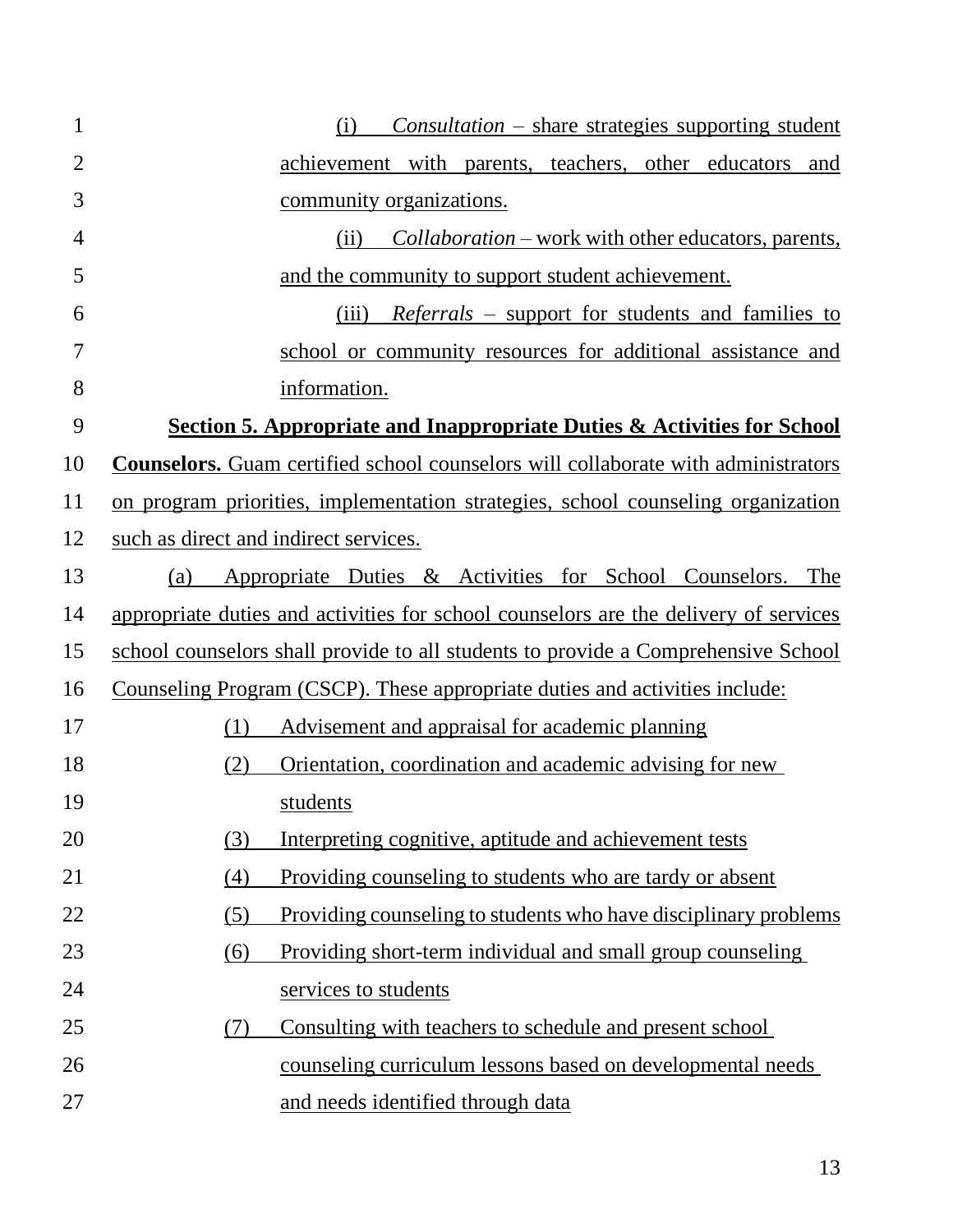| $\mathbf{1}$   | (8)  | Analyzing grade-point averages in relationship to achievement                       |
|----------------|------|-------------------------------------------------------------------------------------|
| $\overline{2}$ | (9)  | Consulting with teachers about building classroom connections,                      |
| 3              |      | effective classroom management and the role of noncognitive                         |
| 4              |      | factors in student success                                                          |
| 5              | (11) | Protecting student records and information per state and federal                    |
| 6              |      | regulations                                                                         |
| 7              | (12) | Consulting with the school administrators to identify and resolve                   |
| 8              |      | student issues, needs and problems                                                  |
| 9              | (13) | Advocating for students at individual education plan meetings,                      |
| 10             |      | student study teams and school attendance review boards, as                         |
| 11             |      | necessary                                                                           |
| 12             | (14) | Analyzing disaggregated schoolwide and school counseling                            |
| 13             |      | <u>program data</u>                                                                 |
| 14             |      | (15) Interpreting student records                                                   |
| 15             | (b)  | Inappropriate Duties & Activities for School Counselors. The                        |
| 16             |      | inappropriate duties and activities for school counselors are the services school   |
| 17             |      | counselors shall not be required to provide to students, as these duties may hinder |
| 18             |      | them from providing a Comprehensive School Counseling Program (CSCP) to all         |
| 19             |      | students. These inappropriate duties and activities include:                        |
| 20             | (1)  | Building the master schedule and student scheduling                                 |
| 21             | (2)  | Coordinating paperwork and data entry of all new students                           |
| 22             | (3)  | Coordinating cognitive, aptitude and achievement testing                            |
| 23             |      | programs                                                                            |
| 24             | (4)  | Signing excuses for students who are tardy or absent                                |
| 25             | (5)  | Performing disciplinary actions or assigning discipline                             |
| 26             |      | consequences                                                                        |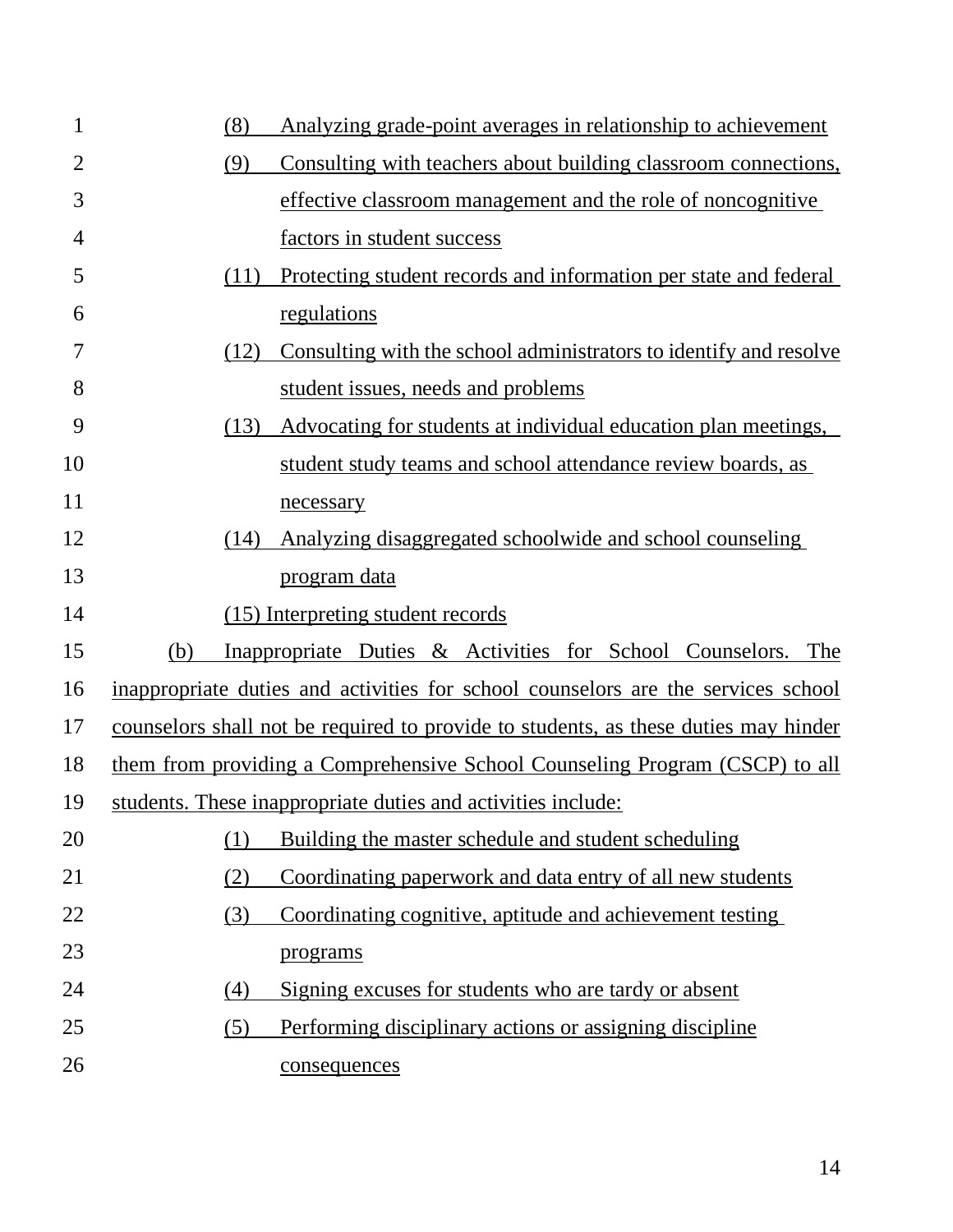| $\mathbf{1}$   | Providing long-term counseling in schools to address<br>(6)                       |
|----------------|-----------------------------------------------------------------------------------|
| $\overline{2}$ | psychological disorders                                                           |
| 3              | Covering classes when teachers are absent or to create teacher<br>(7)             |
| 4              | planning time                                                                     |
| 5              | Maintaining student records<br>(8)                                                |
| 6              | Computing grade-point averages<br>(9)                                             |
| 7              | (10)<br>Supervising classrooms or common areas                                    |
| 8              | (11)<br><u>Keeping clerical records</u>                                           |
| 9              | Assisting with duties in the schools' administrators' offices<br>(12)             |
| 10             | Coordinating schoolwide individual education plans (IEP), child<br>(13)           |
| 11             | or student study teams (CST), educational accommodation plans                     |
| 12             | (Section 504/EAP), and school attendance review boards                            |
| 13             | (14)<br>Serving as a data entry clerk                                             |
| 14             | Assessing level of risk for suicide, and assessing and screening<br>(15)          |
| 15             | mental health disorders                                                           |
| 16             | <b>Section 6. School Counselor Professional Standards and Competencies</b>        |
| 17             | Mindsets: The mindset standards include beliefs school<br>(a)                     |
| 18             | counselors hold about student achievement and success. Although it may be         |
| 19             | possible to measure these beliefs, the mindsets are more readily recognized       |
| 20             | through the behaviors a school counselor demonstrates as a result of the          |
| 21             | implementation of a comprehensive school counseling program. Therefore,           |
| 22             | the mindset standards do not have correlating competencies.                       |
| 23             | <i>Behaviors:</i> The behavior standards include essential behaviors<br>(b)       |
| 24             | counselors demonstrate through the implementation<br>school<br>of<br><sub>a</sub> |
| 25             | comprehensive school counseling program including:                                |
| 26             | Professional foundation – the essential skills that are the<br>(1)                |
| 27             | basis of a school counselor's professional orientation                            |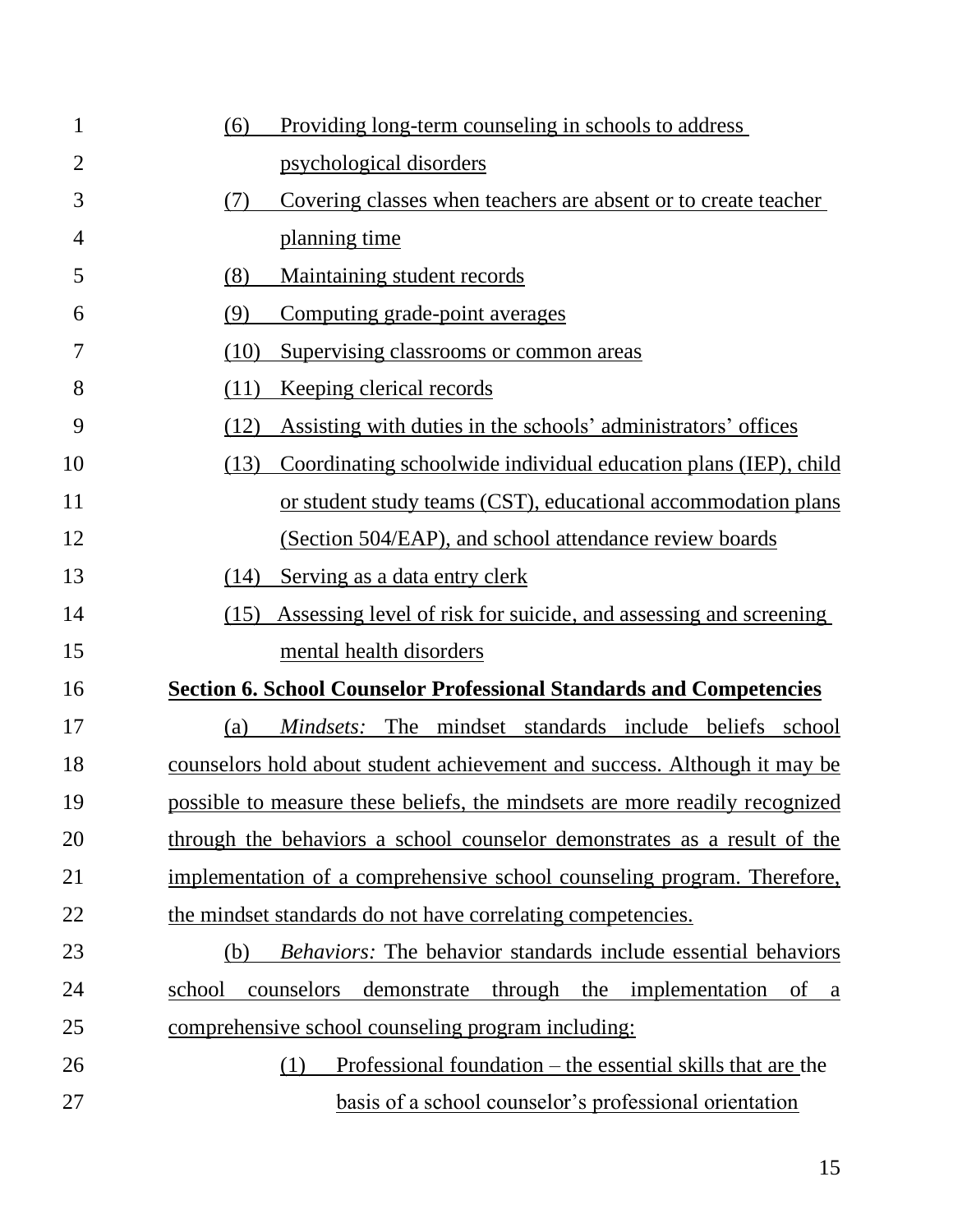| $\mathbf{1}$   | (2)<br>Direct and indirect student services – interactions that are                |
|----------------|------------------------------------------------------------------------------------|
| $\overline{2}$ | provided directly to students or indirectly for students in                        |
| 3              | collaboration with families, teachers, administrators, other                       |
| $\overline{4}$ | school staff and education stakeholders                                            |
| 5              | (3)<br>Planning and assessment – activities necessary for the                      |
| 6              | design, implementation and assessment of the                                       |
| 7              | comprehensive school counseling program                                            |
| 8              | Section 7. School Counselor Code of Ethics. School counselors are                  |
| 9              | advocates, leaders, collaborators and consultants who create systemic change by    |
| 10             | providing equitable educational access and success by connecting their school      |
| 11             | counseling programs to the district's mission and improvement plans. School        |
| 12             | counselors demonstrate their belief that all students have the ability to learn by |
| 13             | advocating for an education system that provides optimal learning environments for |
| 14             | all students.                                                                      |
| 15             | The purpose of the Code of Ethics shall include, but not be<br>(a)                 |
| 16             | limited to:                                                                        |
| 17             | Serve as a guide for the ethical practices of all school<br>(1)                    |
| 18             | counselors, supervisors/directors of school counseling programs and                |
| 19             | school counselor educators regardless of level, area, population served            |
| 20             | or membership in this professional association.                                    |
| 21             | Provide support and direction for self-assessment, peer<br>(2)                     |
| 22             | evaluations regarding school counselors'<br>consultation<br>and                    |
| 23             | responsibilities to students, parents/guardians, colleagues and                    |
| 24             | professional associates, schools district employees, communities and               |
| 25             | the school counseling profession.                                                  |
| 26             | Inform<br>all<br>stakeholders, including students,<br>(3)                          |
| 27             | parents/guardians, teachers, administrators, community members and                 |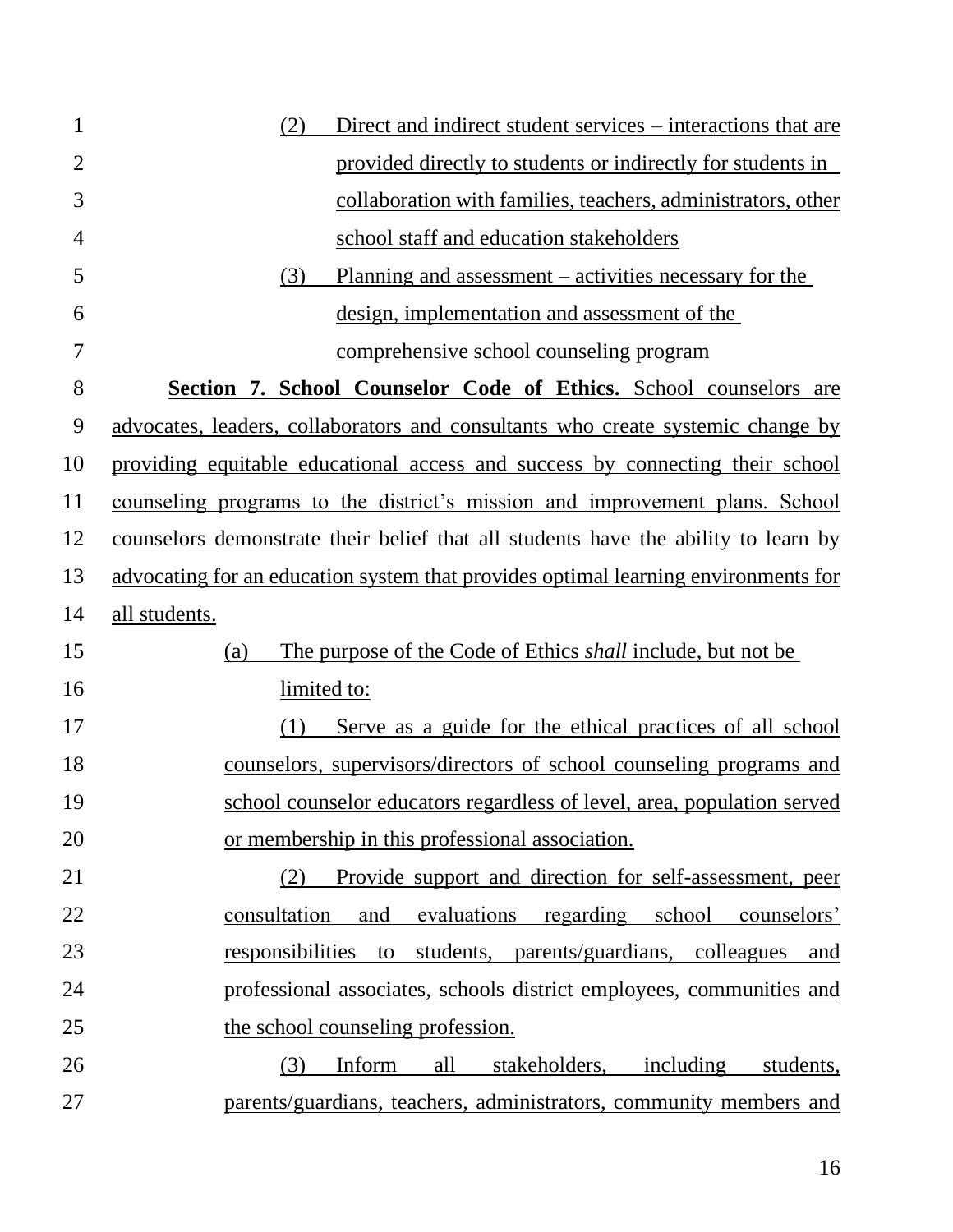| $\mathbf{1}$   | courts of justice of best ethical practices, values and expected behaviors                   |
|----------------|----------------------------------------------------------------------------------------------|
| $\overline{2}$ | of the school counseling professional.                                                       |
| 3              | <b>Section 8. School Counselor Director/Coordinator.</b> Leadership, advocacy,               |
| $\overline{4}$ | collaboration, and systemic change provide a framework for school counselors, but            |
| 5              | these four tenants also help to guide the role of the school counseling district             |
| 6              | director/coordinator<br>they<br>the<br>school<br>counselor.<br>District<br>as<br>support     |
| 7              | directors/coordinators have an impact on student achievement through the work they           |
| 8              | <u>do to support school staff, the advocacy they provide to change district policies and</u> |
| 9              | practices, their ability to form strategic partnerships to support students and support      |
| 10             | school counselors and their ability to bring about systemic change through their             |
| 11             | work. District leaders also examined data to see their impact on school counseling           |
| 12             | programs and the students they serve.                                                        |
| 13             | Supervision of Comprehensive School Counseling Programs (CSCP).<br>(a)                       |
| 14             | The primary responsibility of the school counselor director/coordinator in a district        |
| 15             | or state is to support the development and implementation of school counseling               |
| 16             | programs based upon the identified needs of the students in the individual school            |
| 17             | building, district or state.                                                                 |
| 18             | School counseling directors/coordinators provide leadership to<br>(b)                        |
| 19             | ensure:                                                                                      |
| 20             | Process is aligned with the appropriate role of the school<br>(1)                            |
| 21             | counselor                                                                                    |
| 22             | Implementation of the school counseling program at the school,<br>(2)                        |
| 23             | district and/or state levels                                                                 |
| 24             | Integration of school counseling programs with the total<br>(3)                              |
| 25             | educational curriculum of the school, district and/ or state                                 |
| 26             | Collaboration with administrators to ensure qualified and diverse<br>(4)                     |
| 27             | school counselors                                                                            |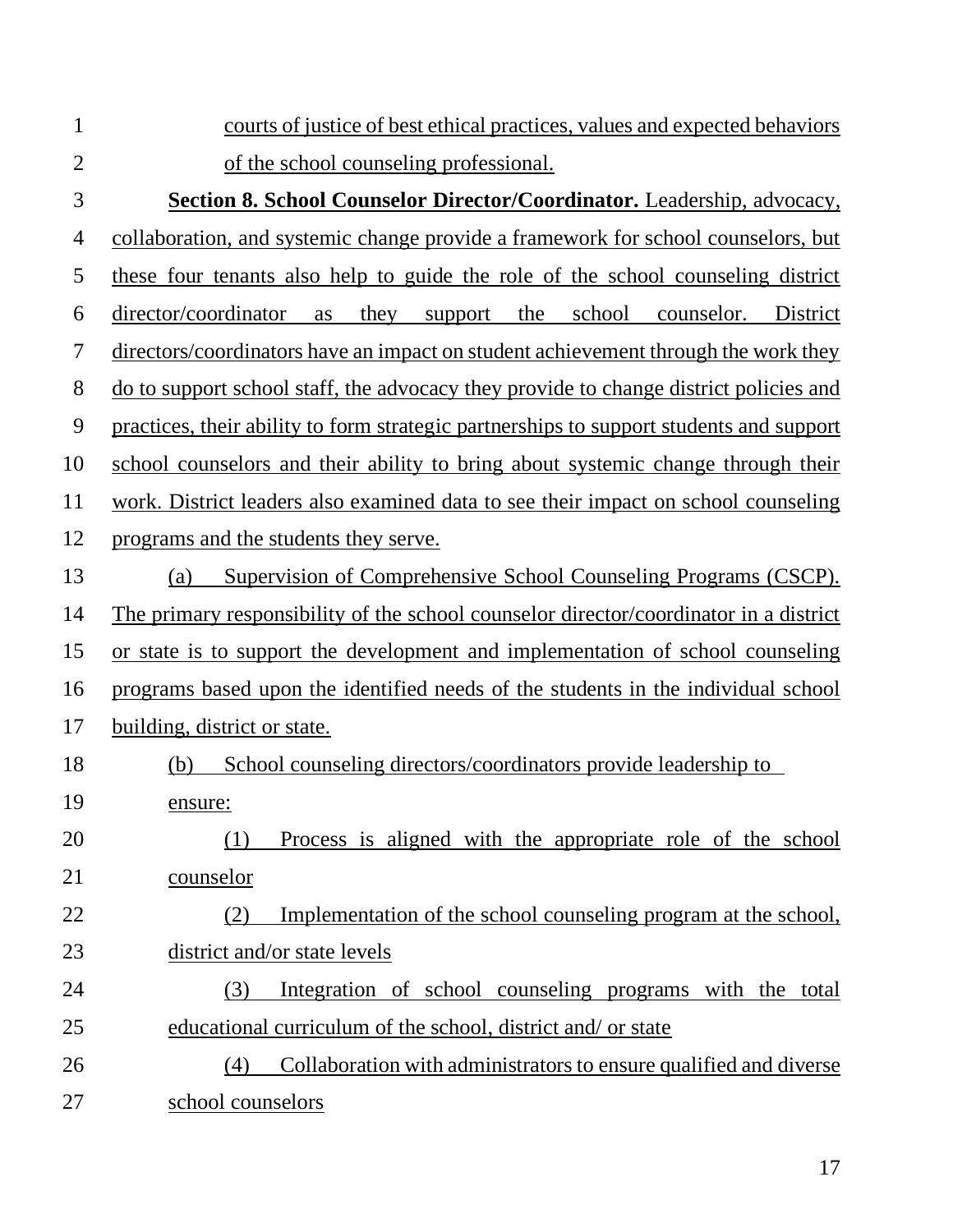| $\mathbf{1}$   |     | (5) | Individual and group supervision to school counselors in practice |
|----------------|-----|-----|-------------------------------------------------------------------|
| $\overline{2}$ |     | (6) | School counselor performance appraisal                            |
| 3              | (c) |     | School counseling directors/coordinators advocate for:            |
| 4              |     | (1) | Students' needs, based on school and district data                |
| 5              |     | (2) | Elimination of barriers to access and equity to a rigorous        |
| 6              |     |     | education for all students                                        |
| 7              |     | (3) | Equity in policies and procedures that have an impact on students |
| 8              |     |     | and policies supporting the implementation of school counseling   |
| 9              |     |     | programs for all students                                         |
| 10             |     | (4) | School counselors to participate in school leadership teams       |
| 11             |     | (5) | A student-to-school-counselor ratio of 250:1                      |
| 12             |     | (6) | School counselors to spend 80 percent or more of their time in    |
| 13             |     |     | direct and indirect services to students                          |
| 14             | (d) |     | School counseling directors/coordinators collaborate with:        |
| 15             |     | (1) | School counselors to assess the professional development needs    |
| 16             |     |     | of school counselors in the school, district and/or state         |
| 17             |     | (2) | Adult learning experts to ensure regularly scheduled professional |
| 18             |     |     | development, consultation, and supervision for the continuous     |
| 19             |     |     | improvement of the school counseling program                      |
| 20             |     | (3) | School staff and community members on district and/or state       |
| 21             |     |     | leadership teams                                                  |
| 22             |     | (4) | School and community officials regarding crisis response efforts  |
| 23             |     |     | and school counselor educators to ensure school counseling        |
| 24             |     |     | training and preparation is founded on school counseling          |
| 25             |     |     | programs and emphasizes the school counselor's role as            |
| 26             |     |     | educational leader, advocate, collaborator and systemic change    |
| 27             |     |     | agent                                                             |